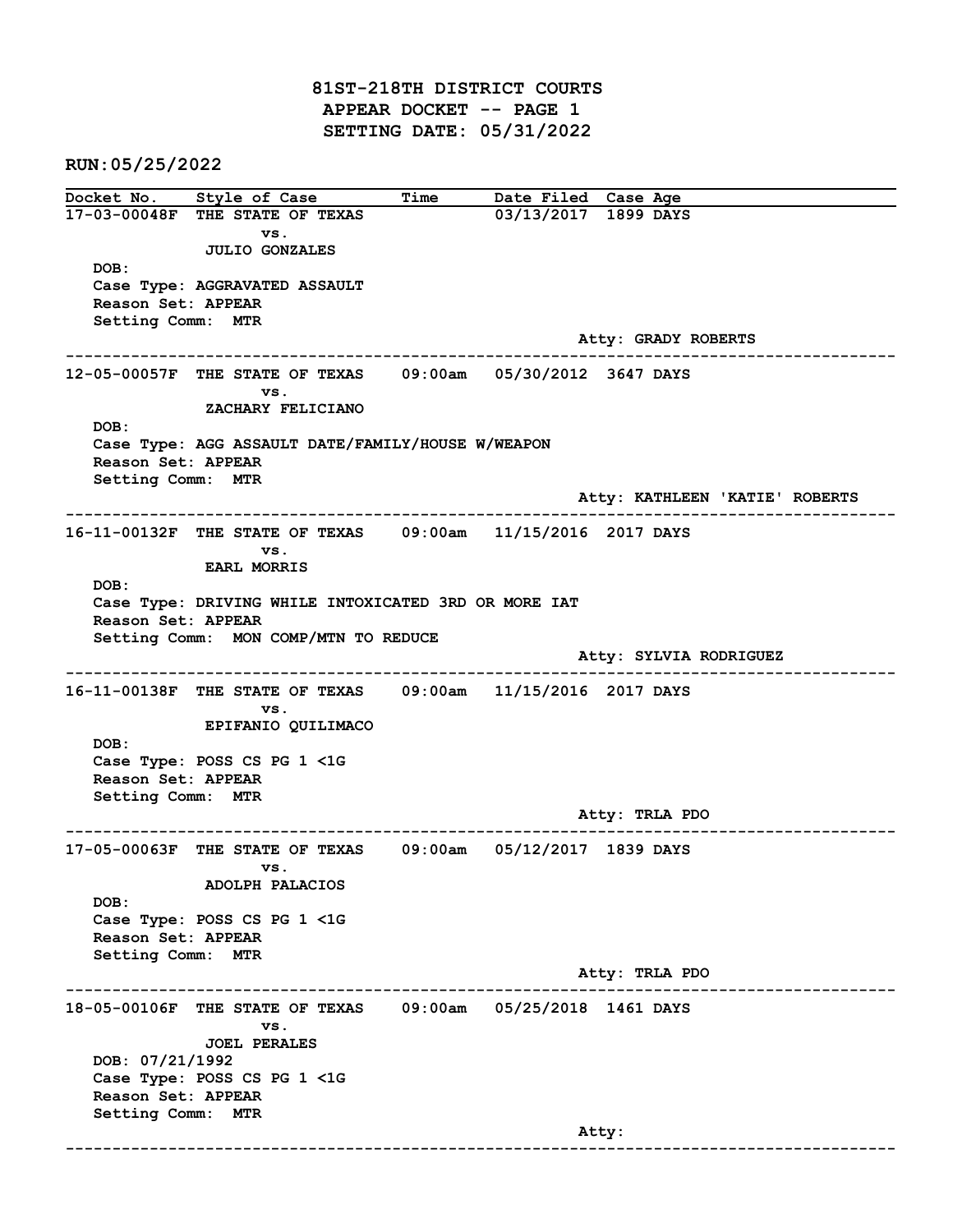81ST-218TH DISTRICT COURTS APPEAR DOCKET -- PAGE 2 SETTING DATE: 05/31/2022

RUN:05/25/2022

Docket No. Style of Case Time Date Filed Case Age 19-02-00015F THE STATE OF TEXAS 09:00am 02/01/2019 1209 DAYS vs. MAYRA CORRAL DOB: Case Type: INJURY CHILD/ELDERLY/DISABLE W/INT SBI/MENTAL Reason Set: APPEAR Setting Comm: PT, JDC 6/9, JT 7/18 Atty: JOHN "TONY" POLLREISZ ------------------------------------------------------------------------------------------------------------------------ 19-02-00016F THE STATE OF TEXAS 09:00am 02/01/2019 1209 DAYS vs. RICARDO BALDERAS DOB: Case Type: INJURY CHILD/ELDERLY/DISABLE W/INT SBI/MENTAL Reason Set: APPEAR Setting Comm: PT, JDC 6/9, JT 7/18 Atty: SHERI DYE ------------------------------------------------------------------------------------------------------------------------ 19-05-00038F THE STATE OF TEXAS 09:00am 05/17/2019 1104 DAYS vs. ANTOINE S SPENCER DOB: 11/08/1992 Case Type: MAN DEL CS PG 1 >=4G<200G Reason Set: APPEAR Setting Comm: MTR and the control of the control of the control of the control of the control of the control of the control of the control of the control of the control of the control of the control of the control of the control of the cont ------------------------------------------------------------------------------------------------------------------------ 20-03-00026F THE STATE OF TEXAS 09:00am 03/20/2020 796 DAYS vs. RENE J GUTIERREZ DOB: 07/10/1993 Case Type: AGG ASSAULT W/DEADLY WEAPON Reason Set: APPEAR Setting Comm: SENTENCING Atty: WARREN WOLF ------------------------------------------------------------------------------------------------------------------------ 20-03-00032F THE STATE OF TEXAS 09:00am 03/20/2020 796 DAYS vs. BRANDON LEE VASQUEZ DOB: 04/11/1999 Case Type: INDECENCY W/CHILD SEXUAL CONTACT Reason Set: APPEAR Setting Comm: ARR Atty: EDGARDO BAEZ ------------------------------------------------------------------------------------------------------------------------ 20-05-00064F THE STATE OF TEXAS 09:00am 05/15/2020 740 DAYS vs. NIKOLE KAE SALAS DOB: 12/31/1994 Case Type: INJURY CHILD/ELDERLY/DISABLE W/INT BODILY INJ Reason Set: APPEAR Setting Comm: ARR; CLKS LTR and the control of the control of the control of the control of the control of the control of the control of the control of the control of the control of the control of the control of the control of the control of the cont ------------------------------------------------------------------------------------------------------------------------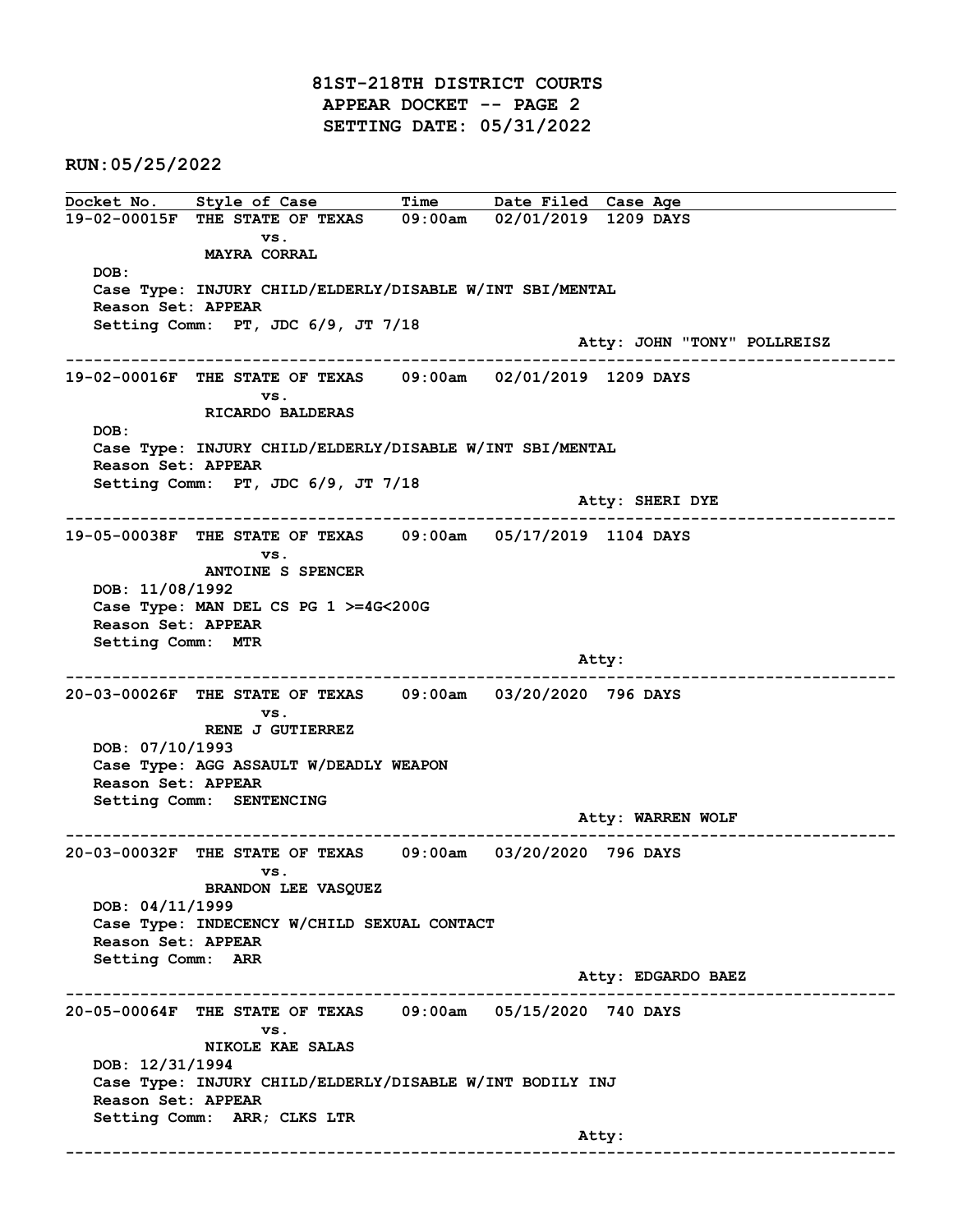81ST-218TH DISTRICT COURTS APPEAR DOCKET -- PAGE 3 SETTING DATE: 05/31/2022

RUN:05/25/2022

Docket No. Style of Case Time Date Filed Case Age 20-05-00065F THE STATE OF TEXAS 09:00am 05/15/2020 740 DAYS vs. JAMES DALTON STEELE DOB: 12/12/1996 Case Type: INJURY CHILD/ELDERLY/DISABLE W/INT BODILY INJ Reason Set: APPEAR Setting Comm: ARR' CLKS LTR and the control of the control of the control of the control of the control of the control of the control of the control of the control of the control of the control of the control of the control of the control of the cont ------------------------------------------------------------------------------------------------------------------------ 20-09-00107F THE STATE OF TEXAS 09:00am 09/11/2020 621 DAYS vs. JOSE RAMON MARQUEZ DOB: 10/29/1985 Case Type: ASSAULT WITH A DEADLY WEAPON Reason Set: APPEAR Setting Comm: PT, JDC 6/9, JT 7/18 Atty: TRLA PDO ------------------------------------------------------------------------------------------------------------------------ 20-09-00115F THE STATE OF TEXAS 09:00am 09/11/2020 621 DAYS vs. NIKOLUS BLEVINS DOB: 06/06/1994 Case Type: POSS CS PG 1 <1G ANALOGUE Reason Set: APPEAR Setting Comm: MTR Atty: TRLA PDO ------------------------------------------------------------------------------------------------------------------------ 20-11-00126F THE STATE OF TEXAS 09:00am 11/20/2020 551 DAYS vs. RICHARD ANTHONY BANDA DOB: 01/11/1970 Case Type: ASSAULT WITH A DEADLY WEAPON Reason Set: APPEAR Setting Comm: PT, JDC 6/9, JT 7/18 Atty: TRLA PDO ------------------------------------------------------------------------------------------------------------------------ 21-01-00001F THE STATE OF TEXAS 09:00am 01/26/2021 484 DAYS vs. TONY CASILLAS DOB: 01/23/1973 Case Type: INDECENCY W/CHILD SEXUAL CONTACT Reason Set: APPEAR Setting Comm: ARR; CLKS LTR \*\*ACTIVE WARRANT\*\* example of the state of the state of the state of the state of the state of the state of the state of the state of the state of the state of the state of the state of the state of the state of the state of the state of the ------------------------------------------------------------------------------------------------------------------------ 21-01-00007F THE STATE OF TEXAS 09:00am 01/26/2021 484 DAYS vs. BLAIN PHILIP NEZ DOB: 04/02/2002 Case Type: INJ CHILD/ELDERLY/DISABLED CRIM NEGLIGENCE Reason Set: APPEAR Setting Comm: PTD VIOLATION and the control of the control of the control of the control of the control of the control of the control of the control of the control of the control of the control of the control of the control of the control of the cont ------------------------------------------------------------------------------------------------------------------------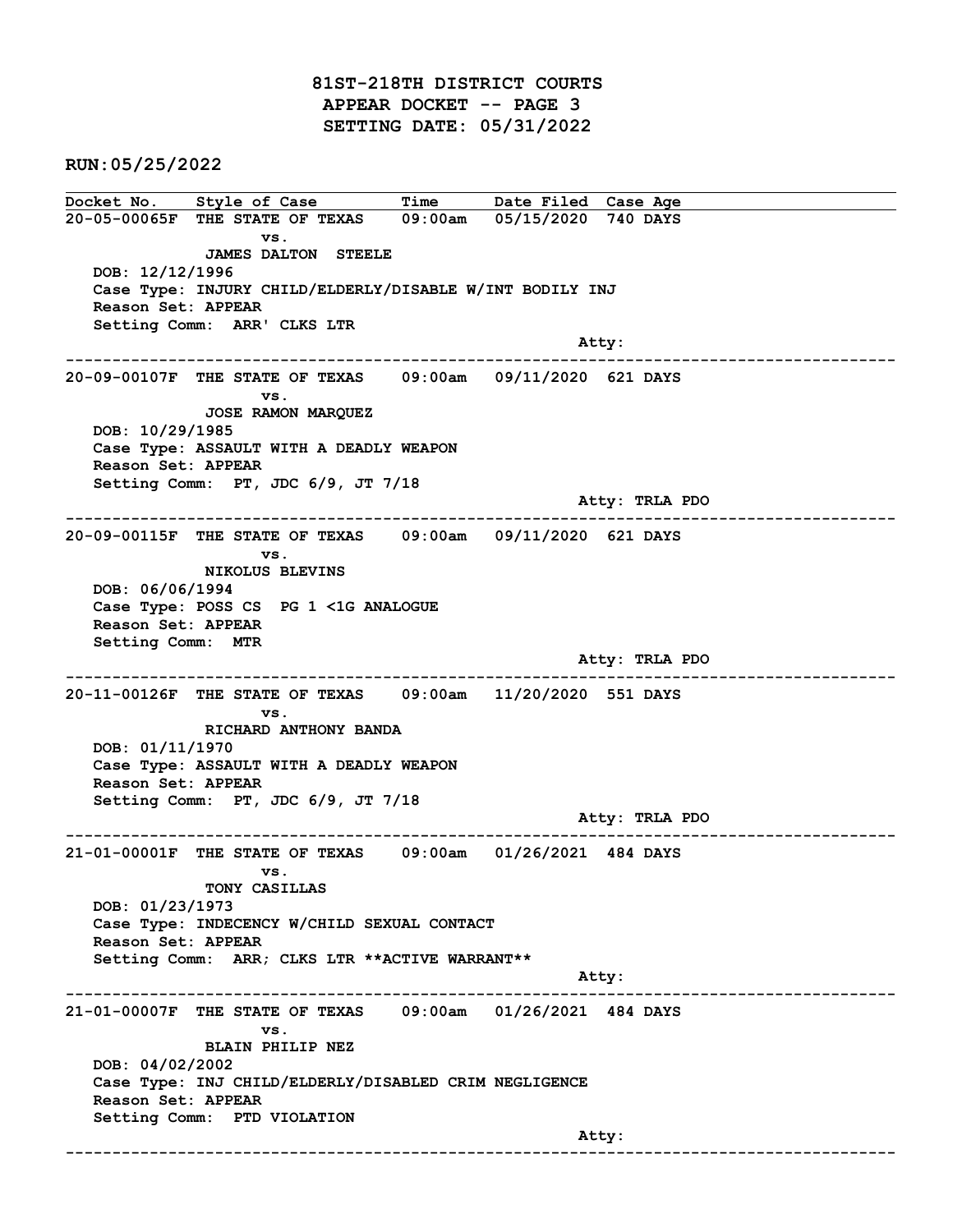81ST-218TH DISTRICT COURTS APPEAR DOCKET -- PAGE 4 SETTING DATE: 05/31/2022

RUN:05/25/2022

Docket No. Style of Case Time Date Filed Case Age 21-03-00027F THE STATE OF TEXAS 09:00am 03/12/2021 439 DAYS vs. CHRIS.Q. AREBALO DOB: 11/08/1990 Case Type: BURGLARY OF HABITATION Reason Set: APPEAR Setting Comm: MTR and the control of the control of the control of the control of the control of the control of the control of the control of the control of the control of the control of the control of the control of the control of the cont ------------------------------------------------------------------------------------------------------------------------ 21-03-00043F THE STATE OF TEXAS 09:00am 03/12/2021 439 DAYS vs. JOSE J. CHAVEZ DOB: 09/09/1976 Case Type: POSS CS PG 1 <1G Reason Set: APPEAR Setting Comm: TO PLEA Atty: TRLA PDO ------------------------------------------------------------------------------------------------------------------------ 21-05-00102F THE STATE OF TEXAS 09:00am 05/28/2021 362 DAYS vs. DEBBIE RIOS DOB: 06/28/1972 Case Type: Reason Set: APPEAR Setting Comm: PT, JDC 6/9, JT 7/18 Atty: TRLA PDO ------------------------------------------------------------------------------------------------------------------------ 21-09-00121F THE STATE OF TEXAS 09:00am 09/17/2021 250 DAYS vs. ZACHARY RAY SAMBRANO DOB: 08/26/1991 Case Type: AGG SEXUAL ASSAULT CHILD Reason Set: APPEAR Setting Comm: PT, JDC 6/9, JT 7/18 Atty: DANTE DOMINGUEZ ------------------------------------------------------------------------------------------------------------------------ 21-09-00134F THE STATE OF TEXAS 09:00am 09/17/2021 250 DAYS vs. GEORGE MOLINA DOB: 04/06/1986 Case Type: POSS CS PG 1 >=1G<4G Reason Set: APPEAR Setting Comm: PT, JDC 6/9, JT 7/18 Atty: TRLA PDO ------------------------------------------------------------------------------------------------------------------------ 21-11-00150F THE STATE OF TEXAS 09:00am 11/12/2021 194 DAYS vs. JESSICA ALCORTA DOB: 07/20/1995 Case Type: BURGLARY OF HABITATION Reason Set: APPEAR Setting Comm: PT, JDC 6/9, JT 7/18 Atty: ALFREDO PADILLA ------------------------------------------------------------------------------------------------------------------------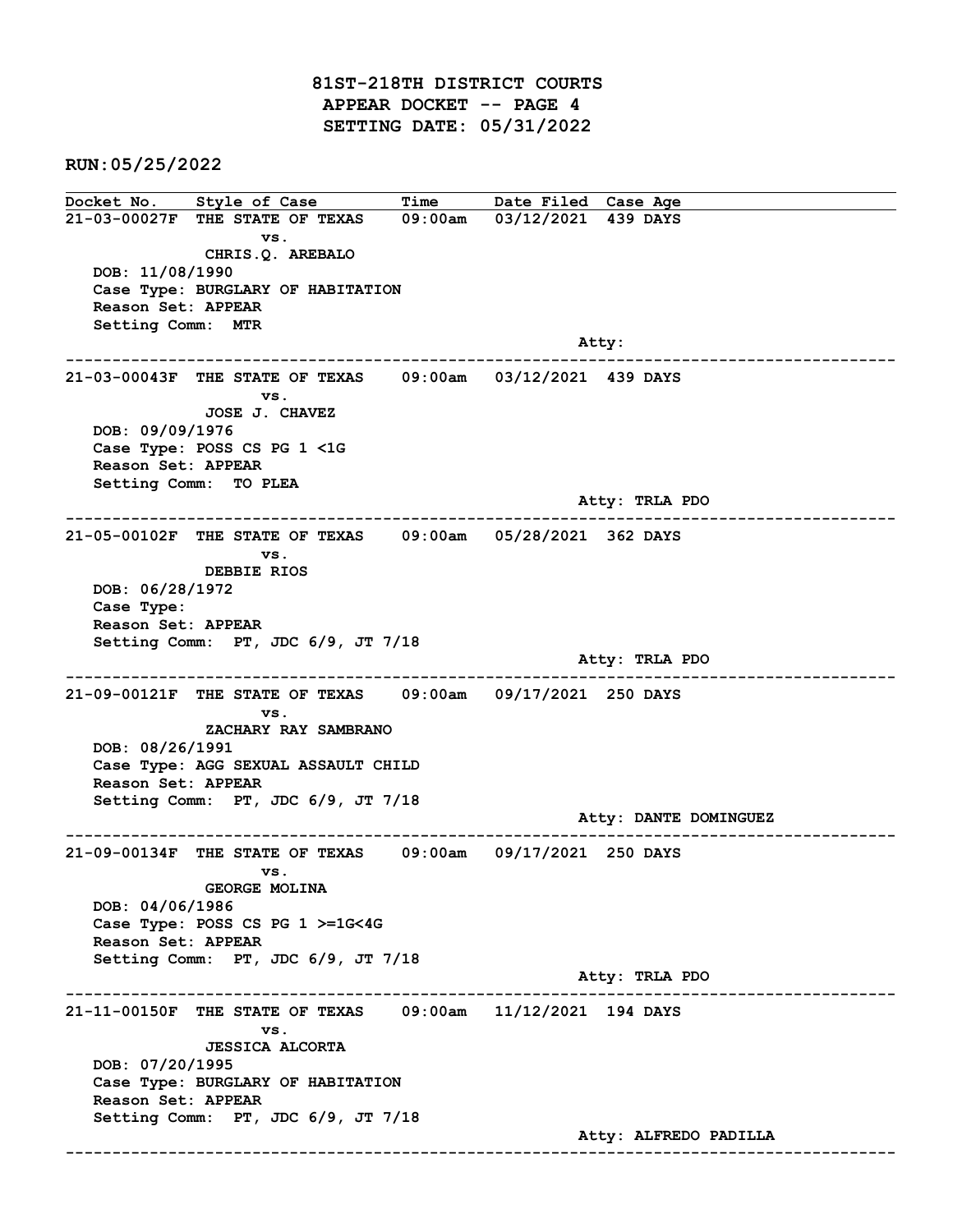81ST-218TH DISTRICT COURTS APPEAR DOCKET -- PAGE 5 SETTING DATE: 05/31/2022

RUN:05/25/2022

Docket No. Style of Case Time Date Filed Case Age 21-11-00157F THE STATE OF TEXAS 09:00am 11/12/2021 194 DAYS vs. JAMES REX MCCELVEY DOB: 10/27/1993 Case Type: AGG ASSAULT W/DEADLY WEAPON Reason Set: APPEAR Setting Comm: PT, JDC 6/9, JT 7/18 Atty: KATHLEEN 'KATIE' ROBERTS ------------------------------------------------------------------------------------------------------------------------ 21-11-00165F THE STATE OF TEXAS 09:00am 11/12/2021 194 DAYS vs. MICHAEL ANTHONY ADAME DOB: 08/01/1993 Case Type: POSS CS PG 1 <1G Reason Set: APPEAR Setting Comm: NEEDS DATES (FTA 4/26) Atty: TRLA PDO ------------------------------------------------------------------------------------------------------------------------ 21-11-00167F THE STATE OF TEXAS 09:00am 11/12/2021 194 DAYS vs. JOSE DURAN DOB: 10/10/1971 Case Type: SMUGGLING OF PERSONS Reason Set: APPEAR Setting Comm: TO PLEA Atty: TRLA PDO ------------------------------------------------------------------------------------------------------------------------ 21-11-00173F THE STATE OF TEXAS 09:00am 11/12/2021 194 DAYS vs. JERRY OSCAR PINA DOB: 11/11/1985 Case Type: POSS CS PG 1 <1G Reason Set: APPEAR Setting Comm: NEEDS DATES (FTA 3/31) Atty: TRLA PDO ------------------------------------------------------------------------------------------------------------------------ 22-01-00001F THE STATE OF TEXAS 09:00am 01/25/2022 120 DAYS vs. AUGUSTIN BRYAND DOB: 02/06/1970 Case Type: AGG ASSAULT W/DEADLY WEAPON Reason Set: APPEAR Setting Comm: PT, JDC 6/9, JT 7/18 Atty: TRLA PDO ------------------------------------------------------------------------------------------------------------------------ 22-01-00002F THE STATE OF TEXAS 09:00am 01/25/2022 120 DAYS vs. RENE CANELA DOB: 04/03/1997 Case Type: ASSAULT FAMILY/HOUSEHOLD MEMBER PREV CONV IAT Reason Set: APPEAR Setting Comm: PT, JDC 6/9, JT 7/18 Atty: TRLA PDO ------------------------------------------------------------------------------------------------------------------------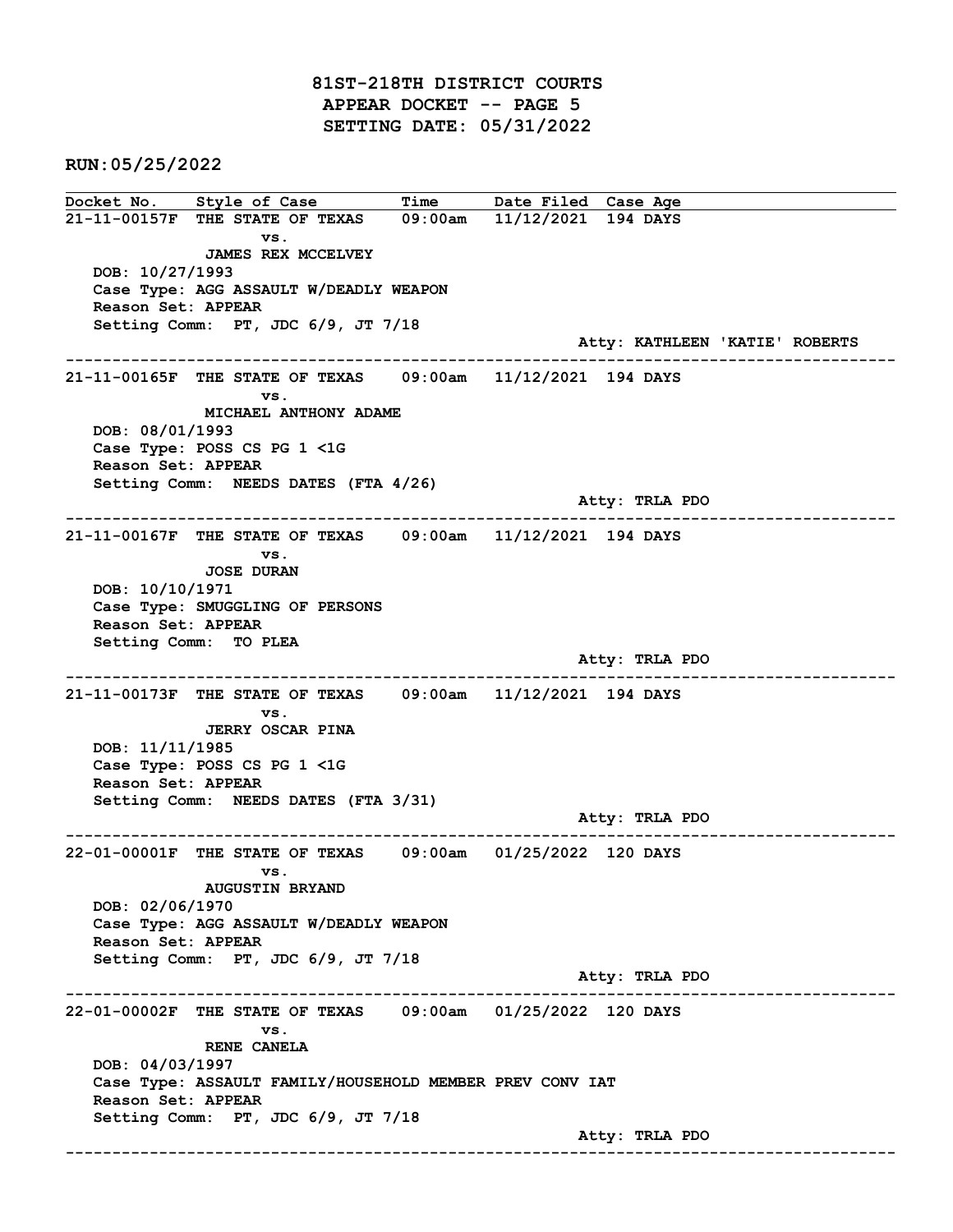81ST-218TH DISTRICT COURTS APPEAR DOCKET -- PAGE 6 SETTING DATE: 05/31/2022

RUN:05/25/2022

Docket No. Style of Case Time Date Filed Case Age 22-01-00003F THE STATE OF TEXAS 09:00am 01/25/2022 120 DAYS vs. ADAM GONZALEZ DOB: 11/29/2001 Case Type: BURGLARY OF HABITATION Reason Set: APPEAR Setting Comm: PT, JDC 6/9, JT 7/18 Atty: TRLA PDO ------------------------------------------------------------------------------------------------------------------------ 22-01-00006F THE STATE OF TEXAS 09:00am 01/25/2022 120 DAYS vs. CARLOS GERARDO VALLES DOB: 03/03/2003 Case Type: BURGLARY OF HABITATION Reason Set: APPEAR Setting Comm: TO PLEA Atty: JAVIER MONTEMAYOR ------------------------------------------------------------------------------------------------------------------------ 22-03-00021F THE STATE OF TEXAS 09:00am 03/25/2022 61 DAYS vs. JONATHAN ESQUIVEL DOB: 01/27/1994 Case Type: PERJURY Reason Set: APPEAR Setting Comm: ARR and the control of the control of the control of the control of the control of the control of the control of the control of the control of the control of the control of the control of the control of the control of the cont ------------------------------------------------------------------------------------------------------------------------ 22-03-00023F THE STATE OF TEXAS 09:00am 03/25/2022 61 DAYS vs. ISAIAH G. LUNA DOB: 08/02/1994 Case Type: POSS CS PG 1/1-B <1G Reason Set: APPEAR Setting Comm: PT, JDC 6/9, JT 7/18 Atty: TRLA PDO ------------------------------------------------------------------------------------------------------------------------ 22-03-00028F THE STATE OF TEXAS 09:00am 03/25/2022 61 DAYS vs. MICHAELA E. CHAVERA DOB: 04/29/1992 Case Type: POSS CS PG 1 <1G Reason Set: APPEAR Setting Comm: ARR Atty: SYLVIA CAVAZOS ------------------------------------------------------------------------------------------------------------------------ 22-03-00037F THE STATE OF TEXAS 09:00am 03/25/2022 61 DAYS vs. ABRAHAM SIFUENTES DOB: 07/16/2001 Case Type: EVADING ARREST WITH VEHICLE Reason Set: APPEAR Setting Comm: PT, JDC 6/9, JT 7/18 Atty: ALFREDO PADILLA ------------------------------------------------------------------------------------------------------------------------